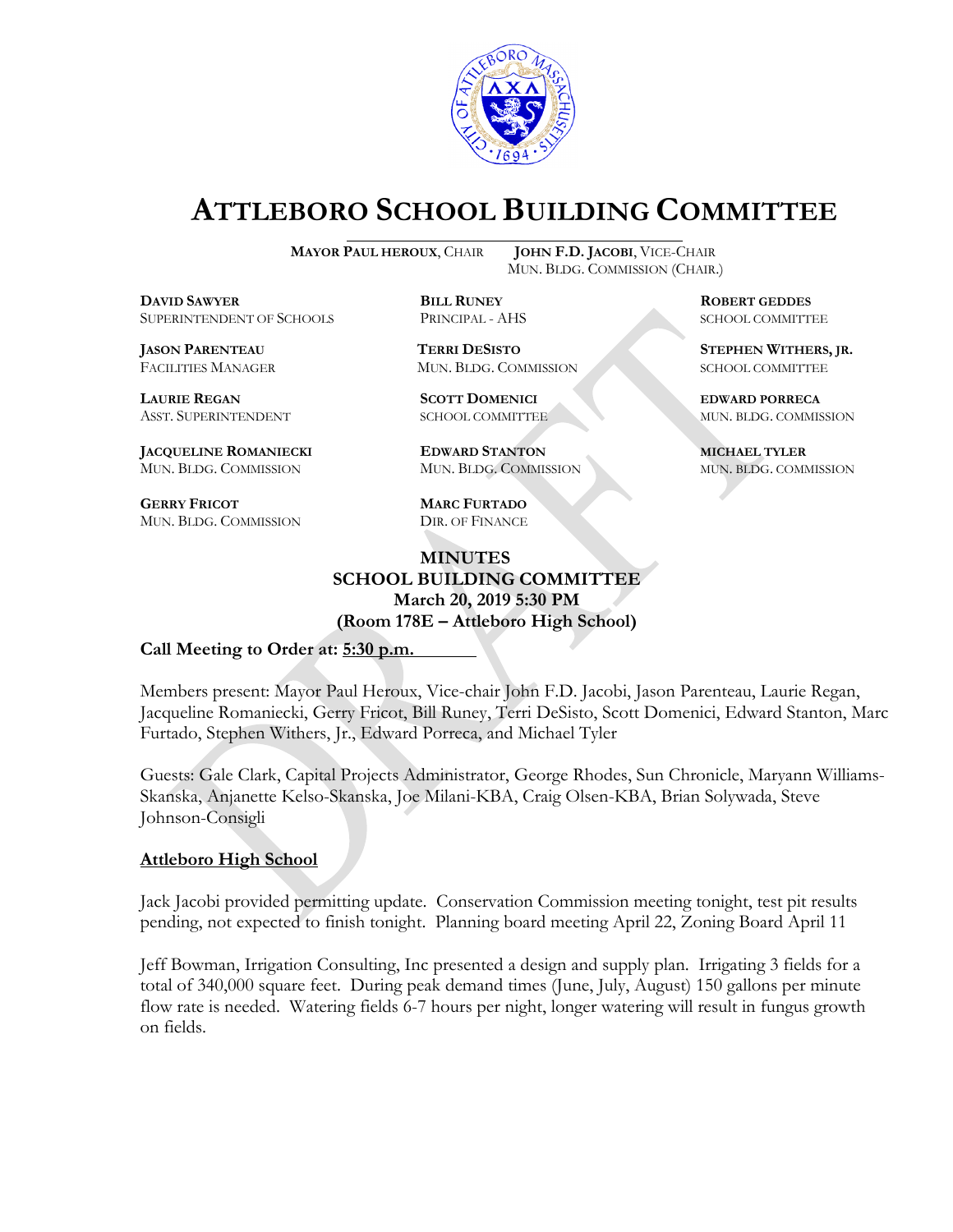#### Options for irrigation: **Option 1 Option 2** Public water supply Groundwater

Alternative groundwater options; develop bedrock wells-submersible pumps in bedrock. If yield from wells is not sufficient recommendation is to install underground storage tank. Best return on investment-install wells and underground storage tank. Sodded fields require more water to establish root system. Watering included in maintenance contract with installer 1.5-2 years after installation. Mr. Tyler asked if hard water affects warranty of the sprinkler components. Mr. Bowman-hard water source does not affect warranty. Monies carried in budget for irrigation system, tank, wells pump=\$475,000. Goal is to drill wells as soon as possible for a more definitive cost.

#### **Interior Design Update**

Craig Olsen presented building design updated focusing on the interior design, color scheme, wayfinding, and materials. Emphasis given to larger areas, auditorium, gymnasium, cafeteria. The granite clock from the old high school to be renovated and relocated to the Principal's office in the new high school. Blue pride theme runs throughout the building which is prominent in core spaces including the cafeteria, gymnasium and auditorium. Powerpoint presentation to be available on the City website.

Actual 60% submission to MSBA 500-page document includes drawings, plans, update to budget, Form 3011, phasing plan and schedules.

**VOTE:** To approve 60% CD submittal to MSBA

Roll call vote taken:

|                |            |             | Not to     | To          |
|----------------|------------|-------------|------------|-------------|
|                |            | Absent      | authorize  | Authorize   |
|                |            |             | 60% CD     | 60% CD      |
|                |            |             | Submission | Submission  |
| 1              | Heroux     |             |            | Y           |
| 2              | Jacobi     |             |            | Y           |
| 3              | Sawyer     | $\mathbf X$ |            |             |
| $\overline{4}$ | Parenteau  |             |            | Y           |
| 5              | Regan      |             |            | Y           |
| 6              | Romaniecki |             |            | Y           |
| 7              | Fricot     |             |            | Y           |
| 8              | Tyler      |             |            | Y           |
| 9              | Porreca    |             |            | Y           |
| 10             | Geddes     | X           |            |             |
| 11             | Stanton    |             |            | $\mathbf Y$ |
| 12             | Furtado    |             |            | Y           |
| 13             | Runey      |             |            | $\mathbf Y$ |